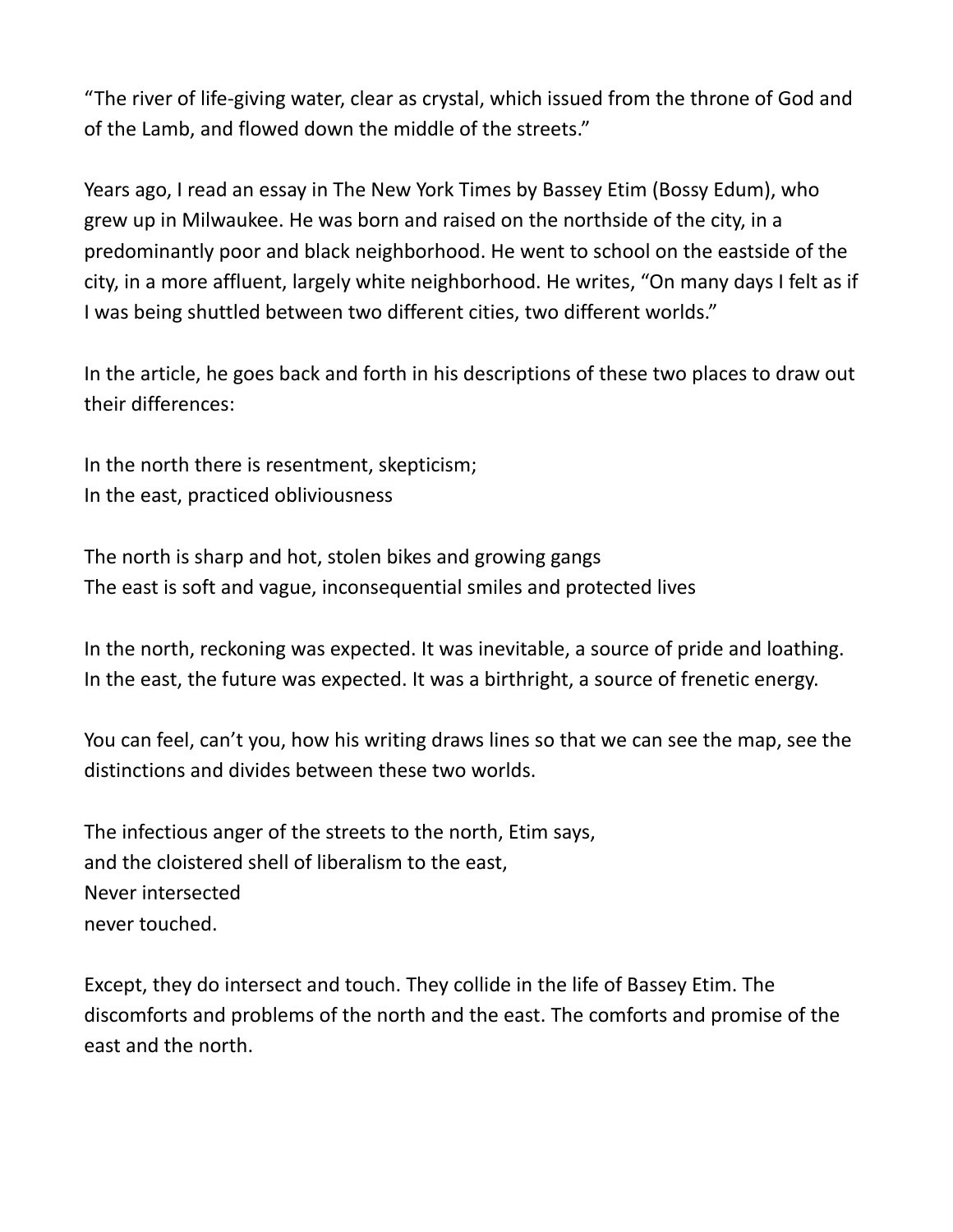The name of this article is "Milwaukee's Divide Runs Right Through Me." Runs right through him. And this morning I am wondering, isn't that what living water does? Runs right through us?

The living water flowing right through the streets of the heavenly city. Not dividing but bringing abundant life.

In our Gospel story, Jesus and the disciples walk by this pool that, when its water stirs up, is said to have healing powers. Jesus begins talking to a man who cannot walk. He has been ill for 38 years and the gospel says Jesus can tell he's been by the pool a long time, hoping to be restored. Exactly how long? We aren't told. The whole 38 years? We aren't told. However long he had been waiting, Jesus thinks it is too long. Jesus asks the man one of those questions that can go right through us, "Do you want to be made well?"

The man tells Jesus that, because he cannot move on his own, each time it is his turn to go into the pool, someone steps over him, taking his place. Over and over and over again. Then, Jesus heals him. The man stands up, picks up his mat, and walks away.

Imagine the pool in our gospel story. A contained body of water. An orderly system for getting your turn. Waiting for God's healing to be doled out, one at a time. We know this set-up isn't perfect, but most of us can afford the imperfections and inequalities of systems like these. And those who cannot are usually the easiest to hide and ignore.

The last line of our gospel says the healing happens on the Sabbath. And that will get Jesus in trouble with the religious leaders. What Jesus does is the wrong kind of stirring up. Jesus restored this person's life. But he also broke the rules. The divides get blurred. Just like with Bassey Etim.

The Sabbath part becomes the entire focus of this encounter in the verses that follow. And there is a time to explore the Pharisees' reaction as a genuine struggle with how to live out God's commandments, balancing community structure with spiritual discernment. Rev. Claire did that incredibly well in her sermon last Sunday.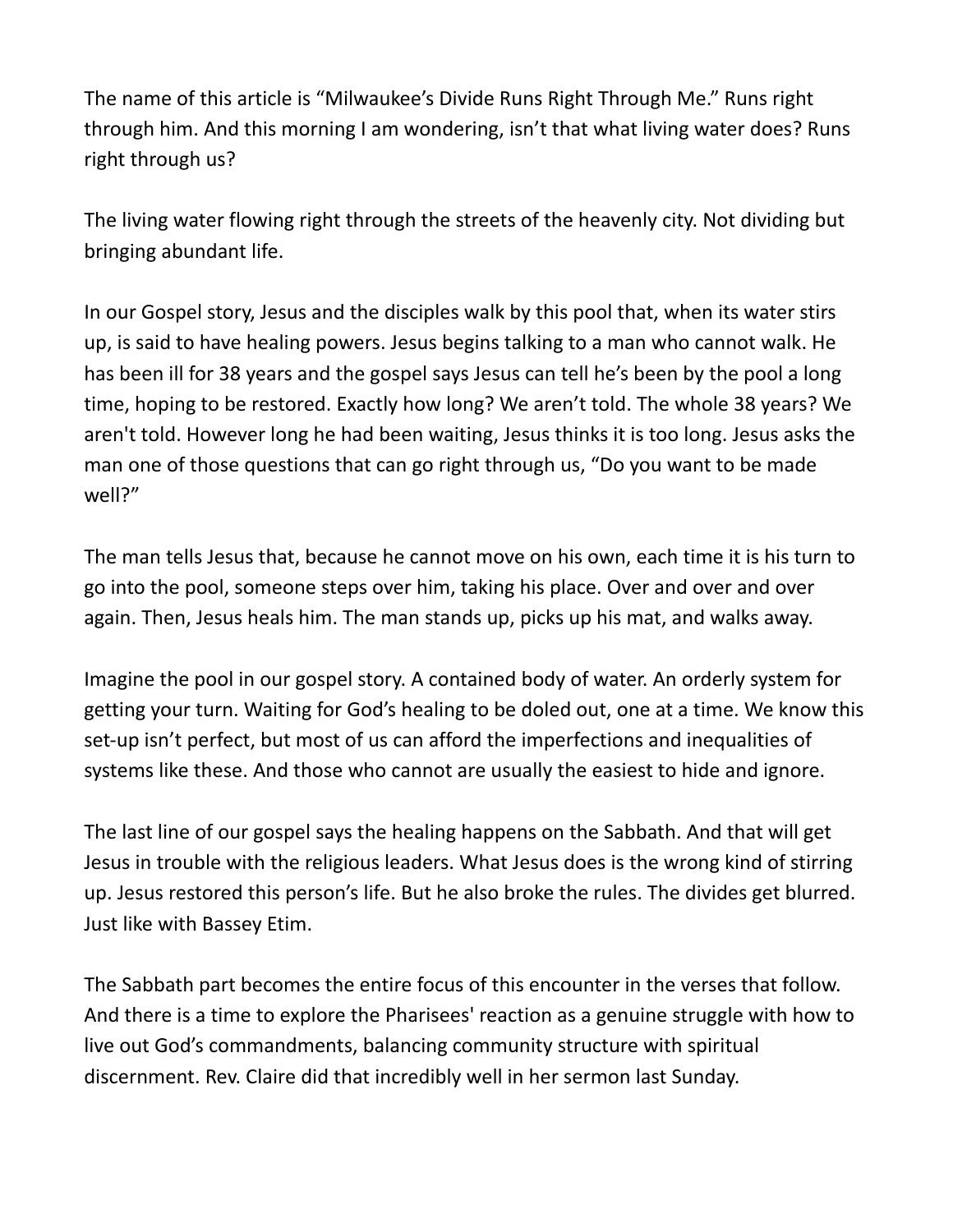But there are also times to recognize that, especially when imagined in our own time, the Pharisees' criticism is kind of baloney. A red herring that distracts us from the reality that a suffering person sat right next to a healing pool and no one would put him in the water. People stepped over him so they could get into the water instead. Over and over and over. Was it because they believed there's not enough of God's healing? Or they felt just as desperate? Or they deserved it more than this man? Did they say anything to him? "Sorry" or "Just wait a little longer." Or "You're not trying hard enough"? Did they talk about it at home? Or decide it wasn't polite to discuss? Over and over and over. Under the facade of a calm, contained pool. And *Jesus* is the one breaking God's commandments?

I decided to look up what Etim had been doing since that article from 2016. Scrolling his Twitter timeline, I saw a video he posted of Garnell Whitfield, a former fire commissioner whose mother, Ruth Whitfield, was murdered in last Saturday's mass shooting in Buffalo. The video title was, "You expect us to keep doing this over and over again."

## [https://twitter.com/nytimes/status/1526305256791060481?s=20&t=hqbVNZFHIgzId7Yh](https://twitter.com/nytimes/status/1526305256791060481?s=20&t=hqbVNZFHIgzId7YhWbf5gw) [Wbf5gw](https://twitter.com/nytimes/status/1526305256791060481?s=20&t=hqbVNZFHIgzId7YhWbf5gw)

The echo thousands of years later from our neighbor – You expect us to keep going through this, over and over again…We don't know all of the details of the man by the pool's world, what made it possible for him to be overlooked and mistreated again and again. But here are some details about ours:

The 18 year-old shooter who carried out the Buffalo supermarket massacre planned his attack for months. He chose his location after researching that the 14208 ZIP code in Buffalo has a higher Black population than the other locations he was considering. The shooter considered attacking a church or an elementary school but ultimately chose the supermarket because of the number of people that go to grocery stores, he wrote. He referred to Google's "popular times" graph for the Tops Friendly Market in determining the time he would plan his attack -- so the grocery store would be busiest.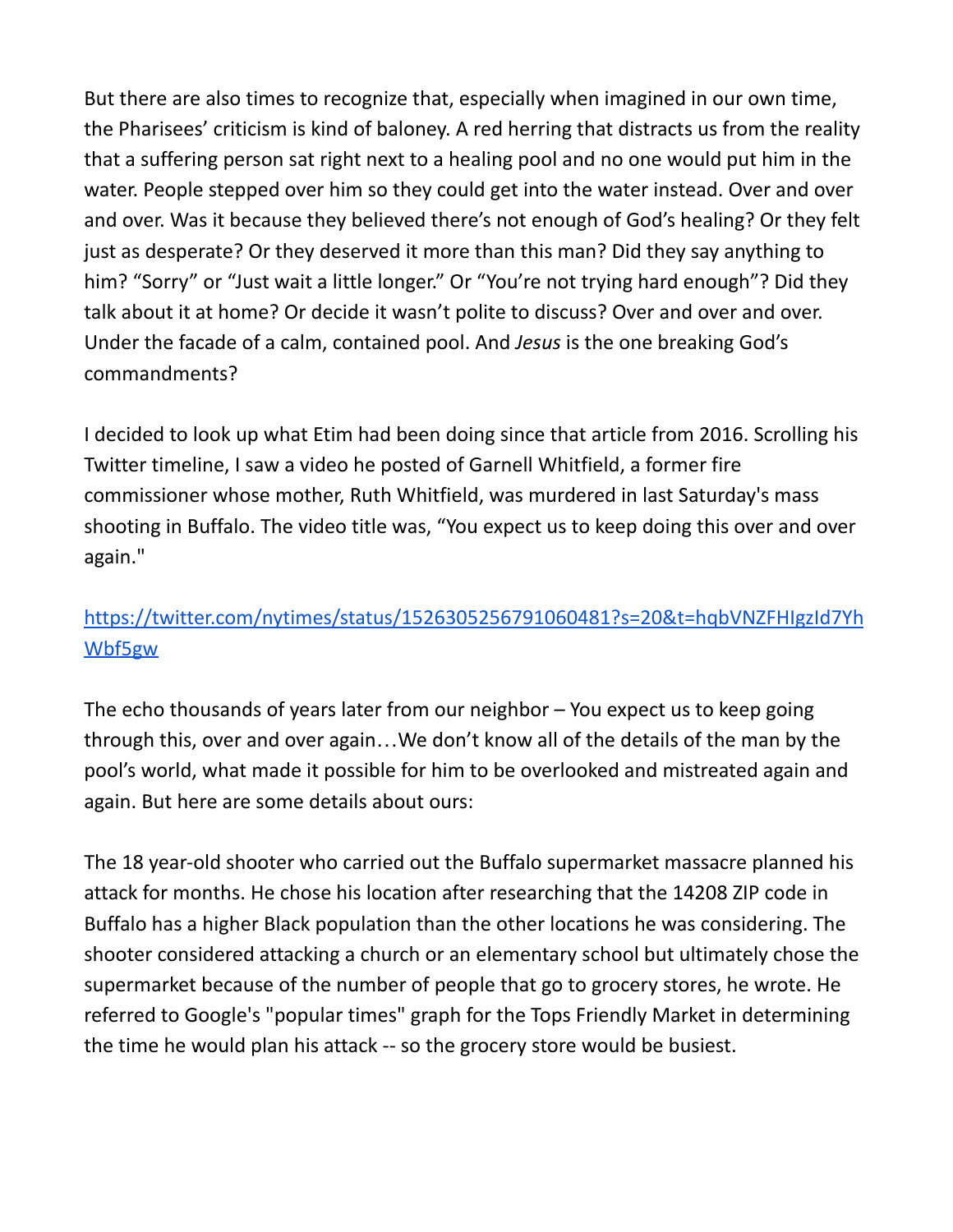In a manifesto, the suspect detailed how he viewed Black people as "replacers" of white Americans. The massacre shined light on the "great replacement theory," a kind of ideology that we can no longer soothe ourselves by saying lives only on the fringes of society.

If you are like me, you can convince yourself that clinging to the pool is enough for our life with God.

But Christ is the living water. He doesn't wait for the pool to be stirred up. He is the current. His Spirit plants Lydia beside the waters of baptism. He hears the man by the pool, the woman at the well, the fire commissioner in Buffalo asking, "give me this living water, so that I will never be thirsty." And Christ will quench their thirst. The river of life-giving water, clear as crystal, which issued from the throne of God and of the Lamb, and flowed down the middle of the streets. The living water that flows right into us. And Christ asks us, "Do you want to be made well?"

I cannot shake that there, where the living water can run right through us, is where Christ is at work.in.us. I believe that is the place where Christ meets us, where Jesus is breaking bread with the poor and the sick; where he is trying to invite the Pharisees; and you and me. Right there, in the pain our systems ignore and even create. That is where God is at work, healing and binding up, making all things new.

I pray we will choose life in the living water. Where we give each other permission and support to be in the messy, uncomfortable places; where we do not ignore pain for our own comfort; where we invite the current of Christ's love to run right through us and set us free, again and again. May it be so. Amen.